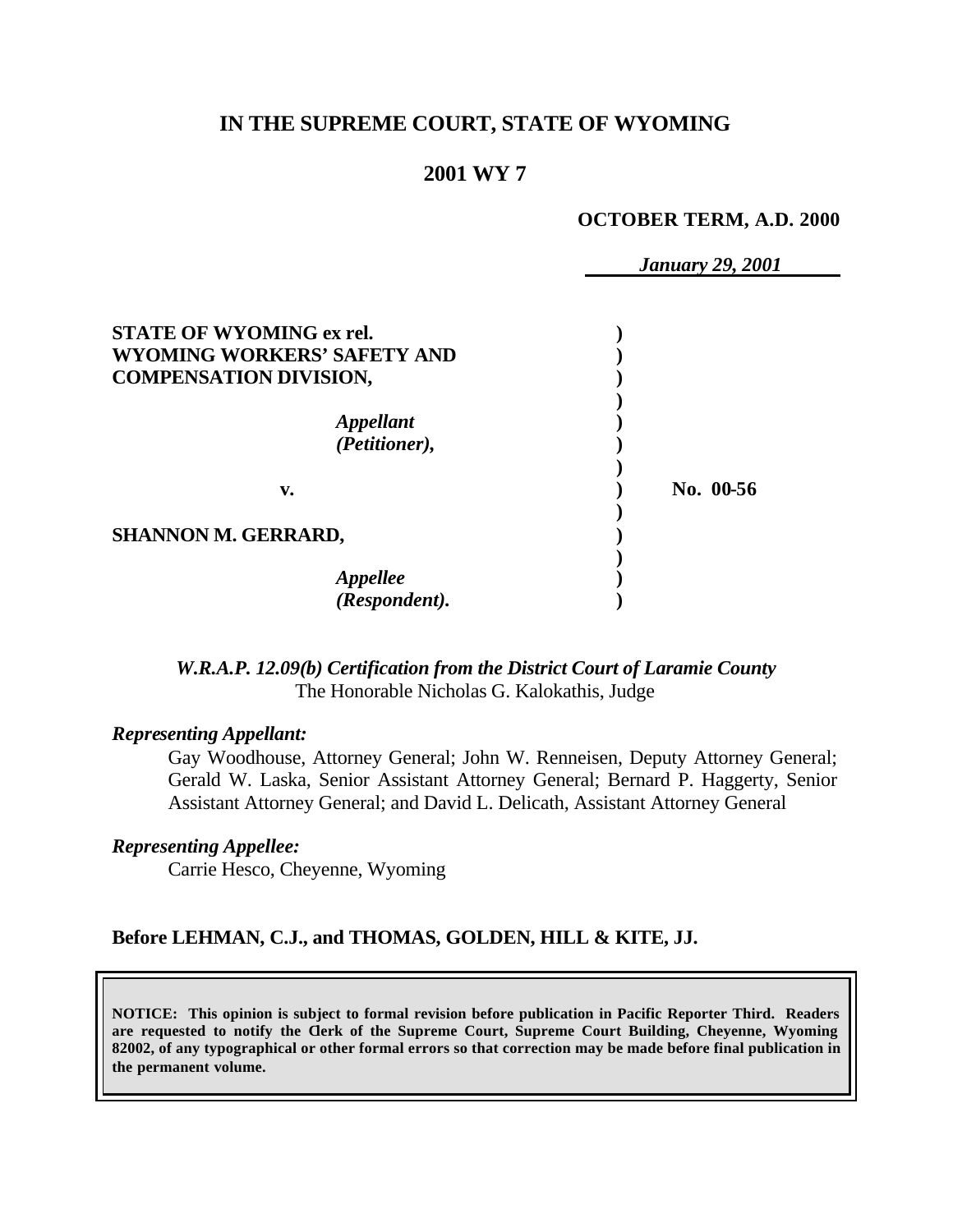KITE, Justice.

[¶1] The Office of Administrative Hearings (OAH) awarded attorney's fees and costs to Appellee Shannon M. Gerrard's appointed attorney. Appellant State of Wyoming ex rel. Wyoming Workers' Safety and Compensation Division (Division) filed a request for reconsideration asserting the amount awarded was in excess of the benefits at issue in the case and therefore violated Wyo. Stat. Ann. § 27-14-602(d) (LEXIS 1999). The OAH denied the request for reconsideration concluding that the Division had raised causation as an issue and for this reason § 27-14-602(d) did not apply to limit attorney's fees. The Division appealed the order awarding attorney's fees and the denial of the request for reconsideration to the district court, and the district court certified the case to the Wyoming Supreme Court. We disagree with the OAH's determination that § 27-14-602(d) does not apply but affirm the attorney's fee award because the attorney's fees are reasonable and within the hearing examiner's jurisdiction pursuant to application of § 27-14-602(d).

### **ISSUES**

[¶2] The Division presents two issues:

I. Was the Hearing Examiner's award of attorney fees in excess of the uncontested amount of "benefits at issue" contrary to law and an abuse of discretion?

II. In the alternative, were the Hearing Examiner's findings and conclusions inadequate?

Ms. Gerrard frames a single issue:

Was the Hearing Examiner's award of attorney fees in the amount of \$486.25 arbitrary, capricious, an abuse of discretion or otherwise not in accordance with the law?

# **FACTS**

[¶3] In September 1997, while working for the City of Cheyenne**,** Ms. Gerrard injured her neck when she hit her head on the door frame of her work vehicle. The Division issued a final determination on October 31, 1997, that the injury was covered and compensable. Ms. Gerrard had surgery on her cervical spine and received post-procedure treatment for her left arm and left shoulder pain. On July 8, 1998, the Division denied a claim for coverage of carpal tunnel syndrome treatment because the condition was not related to the original head/neck injury. Ms. Gerrard appealed the denial on July 16, 1998, and requested a hearing.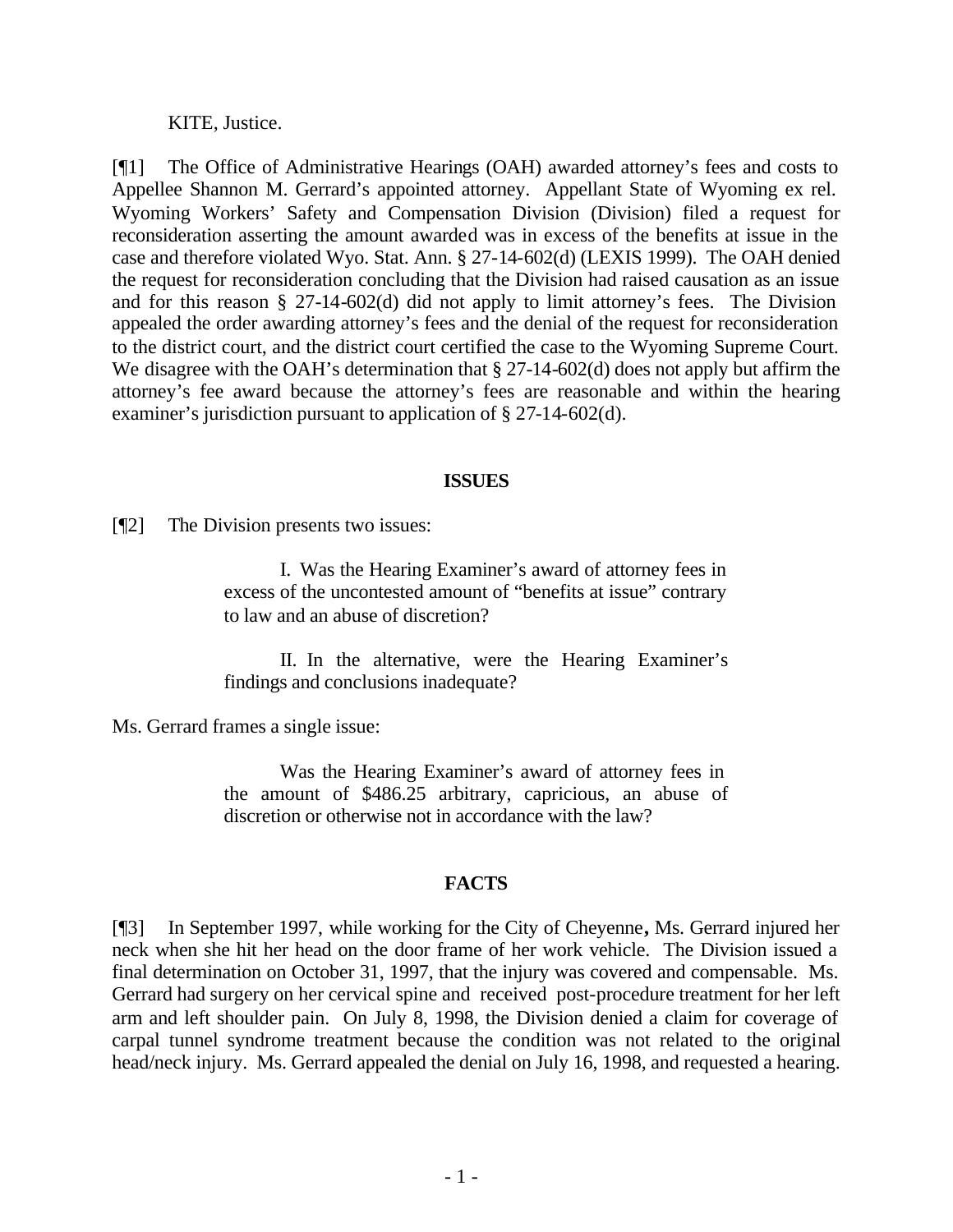Attorney Carrie Hesco was appointed to represent Ms. Gerrard. A contested case hearing before the OAH was scheduled. $<sup>1</sup>$ </sup>

[¶4] On August 4, 1998, the Division denied a claim for coverage of left shoulder treatment because the condition was not related to the original head/neck injury. Ms. Gerrard appealed the shoulder treatment denial on August 7, 1998, and requested it be combined with the carpal tunnel syndrome denial which was already scheduled for hearing. She submitted a statement of benefits claimed to the OAH on August 19, 1998, which listed medical expenses incurred for both the carpal tunnel syndrome and left shoulder treatments.<sup>2</sup> The contested case hearing 3 was held on December 16, 1998, and the OAH issued an order denying benefits for treatment related to carpal tunnel syndrome on January 14, 1999. The order did not mention or address the pending left shoulder treatment claims in any manner.

[¶5] On or about December 10, 1998,<sup>4</sup> Ms. Gerrard applied for temporary total disability (TTD) benefits for the period July 6 through July 10, 1998, in the amount of \$160.61. The Division issued a final determination on December 17, 1998, by which it denied the application because it was not filed within sixty days of the previous period of temporary disability. *See* Wyo. Stat. Ann. § 27-14-404(d)(i) (LEXIS 1999). Ms. Gerrard appealed this denial on December 28, 1998, and requested a hearing. The OAH issued an order setting a hearing for April 6, 1999, and again appointed Attorney Hesco to represent the claimant pursuant to § 27-14-602(d). On February 10, 1999, Ms. Gerrard filed a statement of benefits claimed which listed the TTD benefits in the amount of \$160.61. On March 15, 1999, Ms. Gerrard and the Division submitted a stipulated withdrawal of the TTD benefits appeal. The stipulation did not set forth the reason for the withdrawal. As of March 15, 1999, the record reflects unresolved medical claims related to left shoulder treatments in the amount of

l

<sup>1</sup> On October 15, 1998, the hearing was vacated and reset from October 29, 1998, to December 16, 1998.

 $2^2$  The statement of benefits claimed stated:

<sup>5.</sup> As a compensable injury, Claimant is also entitled to the payment of all medical expenses incurred as a result of medical procedures to Claimant's left shoulder. Medical expenses, known at this time, incurred as a result of medical procedures to Claimant's left shoulder include, but are not limited to, one bill from the Center for Spine & Orthopedic Surgery in the amount of \$212.50.

 $3$  No transcript of the December 16, 1998, hearing was certified as part of the record.

<sup>&</sup>lt;sup>4</sup> The certified record does not contain a copy of Ms. Gerrard's TTD benefits application; however, the Division asserts it was filed on December 10, 1998. This date would appear to be consistent with the date of the denial and is not at issue in this proceeding.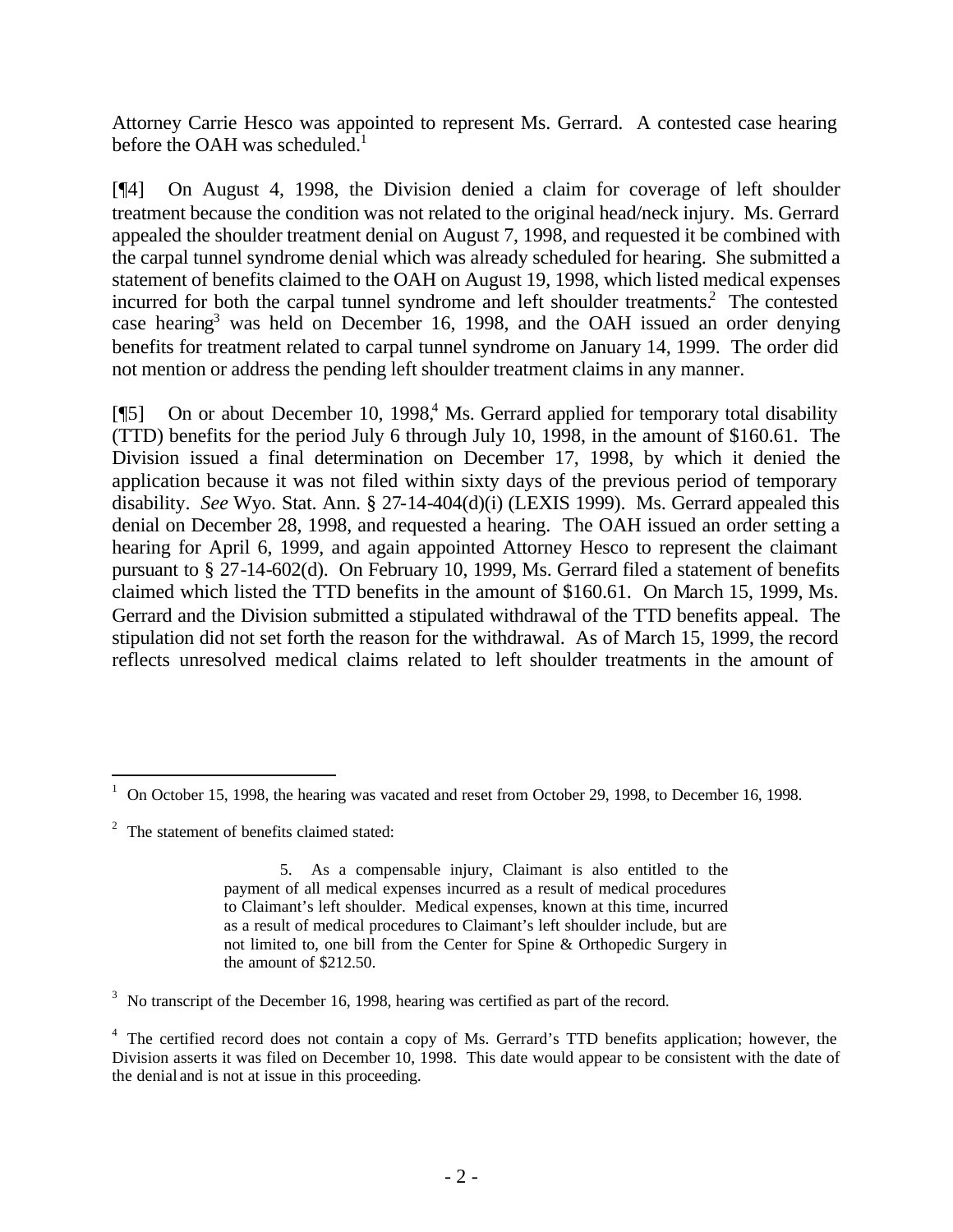$$1,511.90$ <sup>5</sup> When added to the TTD claim for  $$160.61$ , the total unresolved benefits equaled  $$1,672.51.^6$ 

[¶6] Attorney Hesco filed a motion and application for attorney's fees and costs of  $$494.68$ .<sup>7</sup> The OAH awarded the attorney's fees and costs without reduction. The Division filed a request for reconsideration contending the award violated §27-14-602(d) and the Wyoming Administrative Procedure Act (WAPA) because no specific findings were made regarding the benefits at issue in the contested case hearing. It did not question that Attorney Hesco expended the represented time on the case, but it did take issue with the legality of the award in light of the statute and the WAPA requirements. Attorney Hesco filed a response and asserted the injury to Ms. Gerrard's left shoulder would have been an issue had a hearing been conducted and for this reason the benefits at issue could have exceeded the TTD claim (\$160.61). The OAH issued an order denying the Division's request for reconsideration stating that the case did solely rest on the issue of timeliness of the TTD application but the Division had raised the question of causation and thus § 27-14-602(d) was not applicable. The Division appealed the order awarding attorney's fees and the denial of the request for reconsideration to the district court which certified the case to this Court pursuant to W.R.A.P. 12.09(b).

### **STANDARD OF REVIEW**

[¶7]

l

W.R.A.P. 12.09 provides for judicial review of agency action according to W.S.  $16-3-114(c)$ , which states that the reviewing court shall:

> "(ii) Hold unlawful and set aside agency action, findings and conclusions found to be:

> > "(A) Arbitrary, capricious, an abuse of discretion or otherwise not in accordance with law; [or]

. . .

 $<sup>5</sup>$  All dates reflect the date of the Division's final determination denying coverage for the specific medical bill:</sup> 8/4/98 (\$85.50); 12/28/98 (\$57); 1/13/99 (\$808.20 & \$188.10); 1/19/99 (\$60); 1/19/99 (\$134.80); 2/2/99 (\$28.50); 2/2/99 (\$15); and 2/18/99 (\$134.80).

 $6$  Ms. Gerrard contends in her brief that the benefits at issue were a minimum of \$1,525.71. The \$146.80 discrepancy between her computation and our record review is not relevant or significant to resolution of this case.

 $^7$  Attorney's fees of \$486.25 and costs of \$8.43 comprised the total requested sum of \$494.68.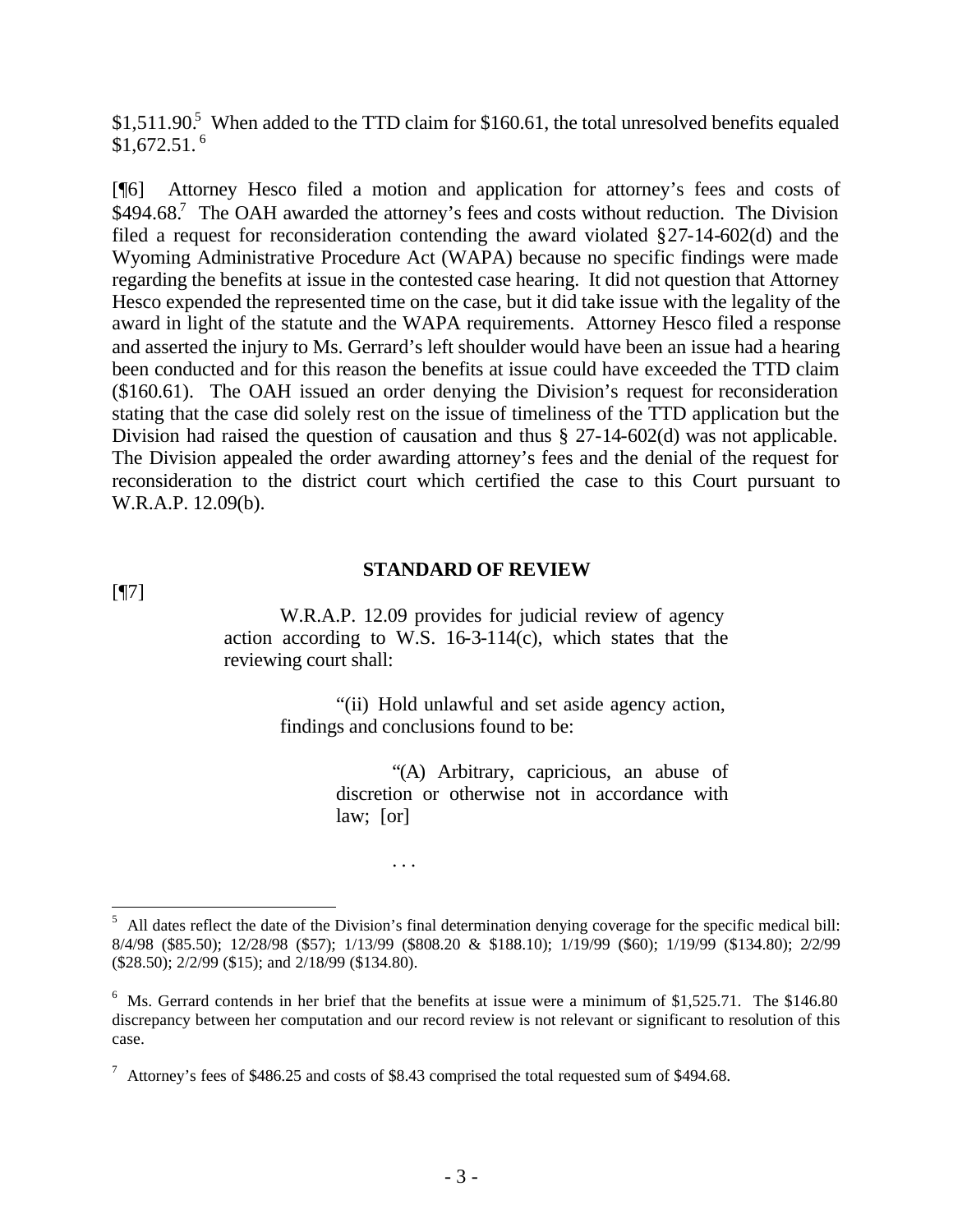"(E) Unsupported by substantial evidence in a case reviewed on the record of an agency hearing provided by statute."

*Mitchell v. State Recreation Commission Snowmobile Trails*, 968 P.2d 37, 39 (Wyo. 1998). We review an administrative decision certified pursuant to W.R.A.P. 12.09(b) under the standards applicable to a reviewing court of first instance. *Armstrong v. State ex rel. Wyoming Workers' Safety and Compensation Division*, 991 P.2d 140, 142 (Wyo. 1999); *Sheridan Race Car Association v. Rice Ranch*, 864 P.2d 30, 32 (Wyo. 1993).

> When an abuse of discretion is the issue on review, the reviewing court examines the question of whether the agency's "decision was based on a consideration of relevant factors and whether it is rational." *Matter of Corman*, 909 P.2d 966, 971 (Wyo. 1996). The failure of any essential finding to be supported by substantial evidence results in an arbitrary and capricious decision and must be reversed. Our definition of substantial evidence is "'relevant evidence which a reasonable mind might accept in support of the conclusions of the agency.'" *State ex rel. Wyoming Workers' Compensation Div. v. Harris*, 931 P.2d 255, 258 (Wyo. 1997) (quoting *Stuckey v. State, ex rel. Wyoming Worker's Compensation Div.*, 890 P.2d 1097, 1099 (Wyo. 1995)). When there is substantial evidence present to support the agency's finding of fact, we do not substitute our judgment for the agency finding. The reviewing court, however, may adjust the findings of fact when they are clearly contrary to the overwhelming weight of the evidence.

*Pino v. State ex rel. Wyoming Workers' Safety and Compensation Division*, 996 P.2d 679, 683 (Wyo. 2000) (some citations omitted). In determining whether the decision is supported by substantial evidence, we examine the entire record. *Pittman v. State ex rel. Wyoming Worker's Compensation Division*, 917 P.2d 614, 617 (Wyo. 1996). "Agency conclusions of law are affirmed only if they are in accord with the law." *Hampton v. Lifecare Center of Cheyenne*, 3 P.3d 837, 840 (Wyo. 2000).

[¶8] This case also requires this Court to consider a question of first impression with regard to the proper interpretation of § 27-14-602(d) as amended in 1995.

> The interpretation and correct application of the provisions of the Wyoming Workers' Compensation Act is a question of law over which our review authority is plenary. Conclusions of law made by an administrative agency are affirmed only if they are in accord with the law. We do not afford any deference to the agency's determination, and we will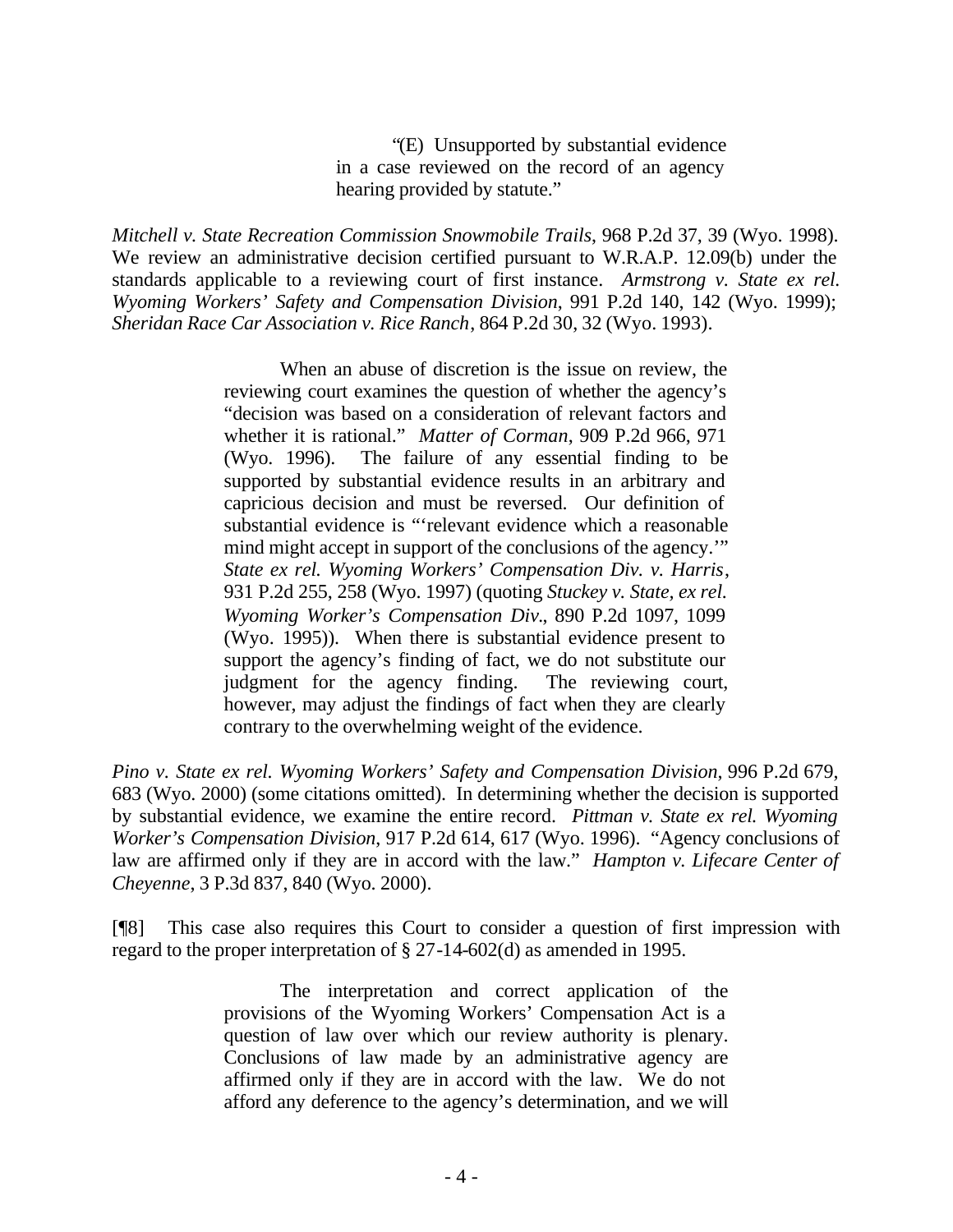correct any error made by the agency in either interpreting or applying the law.

*Wright v. State ex rel. Wyoming Workers' Safety and Compensation Division*, 952 P.2d 209, 211 (Wyo. 1998) (citations omitted); *see also Osenbaugh v. State ex rel. Wyoming Workers' Compensation Division,* 10 P.3d 544, 547 (Wyo. 2000).

[¶9] Our review begins with an inquiry into the ordinary and obvious meaning of the words employed by the legislature according to the manner in which those words are arranged. *Platte Development Company v. State Environmental Quality Council,* 966 P.2d 972, 974 (Wyo. 1998). If more than one reasonable interpretation exists, we resort to general principles of statutory construction. *Id.* However, when the legislature has spoken in unambiguous terms, we are bound to the results so expressed. *Id.*

#### **DISCUSSION**

[¶10] The Division contests the validity of both the OAH's order awarding attorney's fees and the denial of reconsideration of that order. It contends these orders violate §27-14-  $602(d)$ <sup>8</sup> and, in the alternative, fail to provide sufficient findings of fact to comport with the requirements of Wyo. Stat. Ann. § 16-3-110 (LEXIS 1999)<sup>9</sup> and W.R.C.P. 54(d).<sup>10</sup> Having

l

A final decision or order adverse to a party in a contested case shall be in writing or dictated into the record. The final decision shall include

<sup>&</sup>lt;sup>8</sup> Section 27-14-602(d) provides:

<sup>(</sup>d) Upon request, the hearing examiner may appoint an attorney to represent the employee or claimants and may allow the appointed attorney a reasonable fee for his services at the conclusion of the proceeding. An appointed attorney shall be paid according to the order of the hearing examiner either from the worker's compensation account, from amounts awarded to the employee or claimants or from the employer. In any contested case where the issue is the compensability of an injury, a prevailing employer's attorney fees shall also be paid according to the order of the hearing examiner from the worker's compensation account, not to affect the employer's experience rating. An award of attorney's fees shall be for a reasonable number of hours and shall not exceed the benefits at issue in the contested case hearing. In all other cases if the employer or division prevails, the attorney's fees allowed an employee's attorney shall not affect the employer's experience rating. Attorney fees allowed shall be at an hourly rate established by the director of the office of administrative hearings and any application for attorney's fees shall be supported by a verified itemization of all services provided. No fee shall be awarded in any case in which the hearing examiner determines the claim or objection to be frivolous and without legal or factual justification.

 $9$  Section 16-3-110 provides: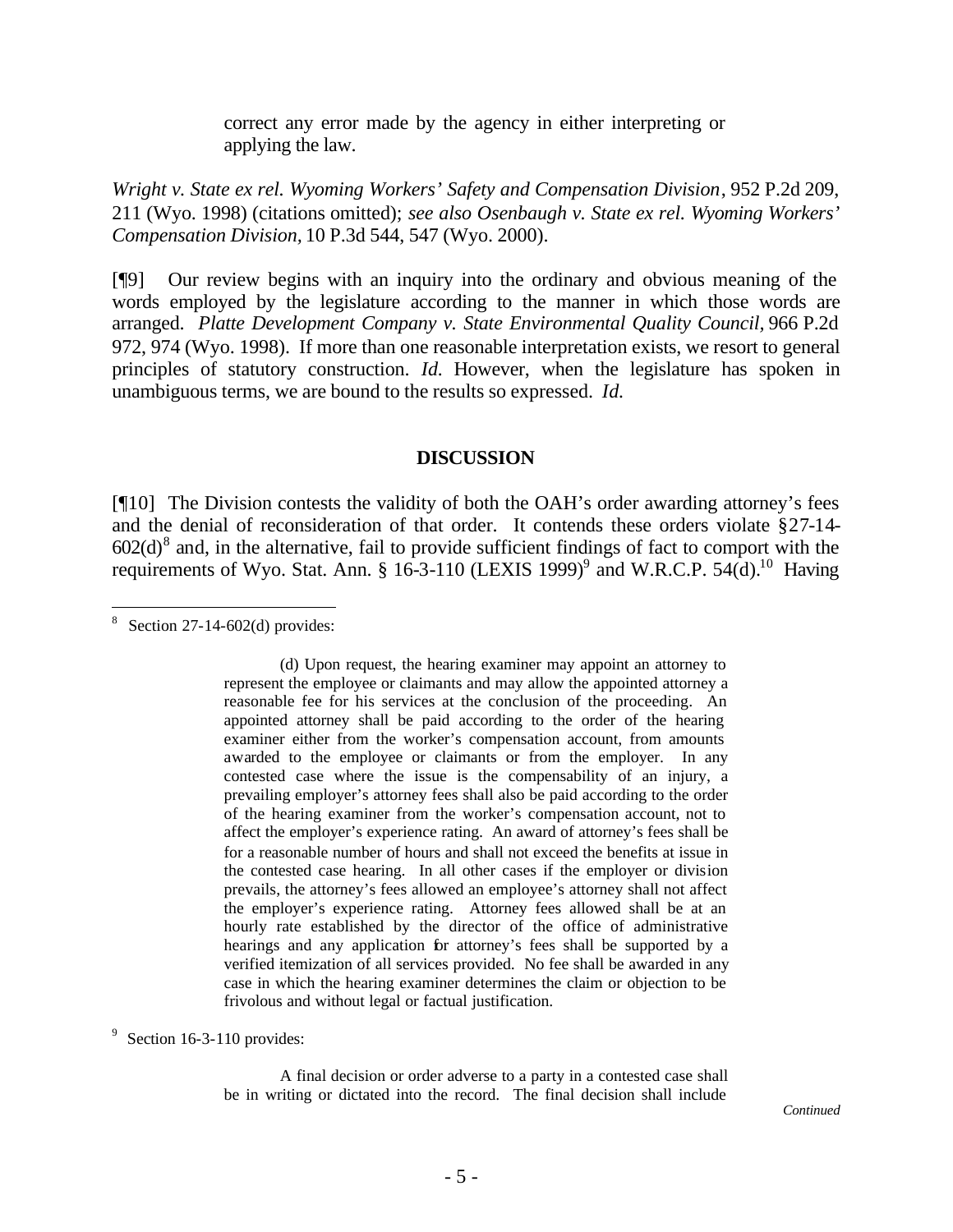thoroughly reviewed the record, we conclude this latter complaint is legitimate with regard to the original order awarding attorney's fees issued on or about August 10, 1999. The document contains no findings of any nature to support the attorney's fee award. It appears to be a fill-in-the-blank form order and, we speculate, may be used when there is no initial Division objection to a fee application and the requested fee appears on its face to be reasonable. Although the Division's contentions are valid with regard to this first order, that order was supplemented by the order denying the request for reconsideration. This subsequent order set out the findings: "The Final Determination in this case did rest solely on the issue of timeliness of the temporary total disability application. However, by the Division's own disclosure statement filed on February 24, 1999, the Division also raised the question of causation." On the basis of these findings, the OAH reached the following conclusion of law: "WYO. STAT. ANN. § 27-14-602(d) (Michie 1997)[,] limiting attorneys fees to the amount in controversy, is not applicable."

[¶11] From our review of this entire record, we conclude the finding that the case involved the *sole* issue of timeliness of the TTD benefits application is not supported by substantial evidence. The record clearly evidences that Ms. Gerrard appealed the compensability of her left shoulder treatments in August of 1998. The Division asserts Ms. Gerrard only listed the TTD benefits in her statement of benefits claimed filed on February 10, 1999. However, the record reveals that she had already raised these issues in her August 19, 1998, statement of benefits claimed which was filed with the OAH and served on the Division. The record also reflects that she made at least two separate requests that the shoulder issue be addressed at the scheduled carpal tunnel syndrome hearing. The OAH decision regarding the carpal tunnel syndrome claims failed to adjudicate the left shoulder claims. The record contains a minimum of nine separate medical bills which were denied coverage and remained unresolved at the time the parties stipulated to terminate the contested case proceeding.<sup>11</sup> Conspicuously absent from the record is any OAH decision resolving the outstanding left

<sup>10</sup> W.R.C.P. 54(d)(2)(C) (emphasis added) states:

\_\_\_\_\_\_\_\_\_\_\_\_\_\_\_\_\_\_\_\_\_\_\_\_

 (C) On request of a party or class member, the court shall afford an opportunity for adversary submissions with respect to the motion in accordance with Rule 43(e). The court may determine issues of liability for fees before receiving submissions bearing on issues of evaluation of services for which liability is imposed by the court. *The court shall find the facts and state its conclusions of law as provided in Rule 52(a), and a judgment shall be set forth in a separate document as provided in Rule 58.*

11 *See supra* note 5.

findings of fact and conclusions of law separately stated. Findings of fact if set forth in statutory language, shall be accompanied by a concise and explicit statement of the underlying facts supporting the findings. Parties shall be notified either personally or by mail of any decision or order. A copy of the decision and order shall be delivered or mailed forthwith to each party or to his attorney of record.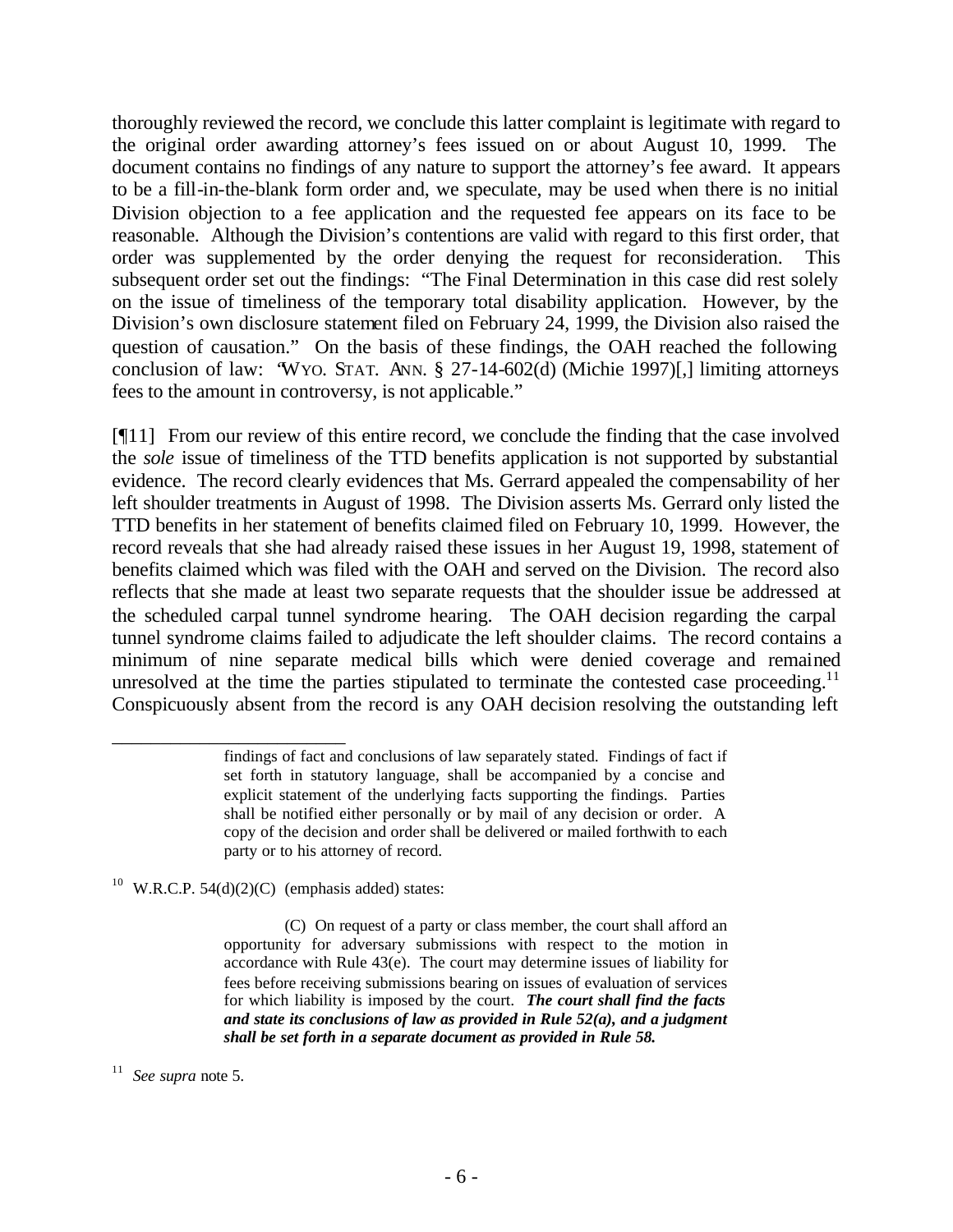shoulder claims. On the basis of this overwhelming evidence, we conclude that the contested case issues remaining for consideration at the time the parties stipulated to terminate the contested case proceeding included the TTD benefits denial and all the outstanding shoulder claims. A hearing examiner's decision as to the facts will be overturned if it is clearly contrary to the overwhelming weight of the evidence. *Shryack v. Carr Construction Company, Inc.*, 3 P.3d 850, 854 (Wyo. 2000).

[¶12] We now consider whether the finding that the Division raised the issue of causation has any relevance to the application of § 27-14-602(d) or the award of attorney's fees in this matter. The Division did assert in its disclosure statement that Ms. Gerrard would have to establish causation as an element of proving her entitlement to TTD benefits.<sup>12</sup> It is logical that, had the TTD benefits proceeded to hearing, the causation nexus between Ms. Gerrard's original head/neck injury and her later claim for TTD benefits would be a required element of her proof. *State ex rel. Wyoming Workers' Safety and Compensation Division v. Wright*, 983 P.2d 1227, 1233 (Wyo. 1999). It is nonetheless irrelevant to the applicability of § 27-14- 602(d) or the award of attorney's fees. The OAH seems to treat the mention of causation as a means to except the attorney's fees award from the statute. We find no authority in the case law or statutes for this legal conclusion. Section 27-14-602(d) nowhere mentions the word "causation" nor does it provide for such an exception. This being the case, we must conclude the causation finding was irrelevant to the determination of the applicability of § 27-14-602(d) and the OAH's legal conclusion that the statute did not apply was in error.

[¶13] It being concluded § 27-14-602(d) applies, we now address the pivotal issue of whether, as the Division contends, the statutory language precludes the employee's attorney from being awarded attorney's fees in excess of the sums at issue in the contested case proceeding. In order to ascertain this issue, we must examine and interpret the language of the statute.

[¶14] In 1995, § 27-14-602(d) was amended by the legislature to add the language denoted by bold italics, as follows:

> (d) Upon request, the hearing examiner may appoint an attorney to represent the employee or claimants and may allow the appointed attorney a reasonable fee for his services at the conclusion of the proceeding. An appointed attorney shall be paid according to the order of the hearing examiner either from the worker's compensation account, from amounts awarded to the employee or claimants or from the employer. *In any contested case where the issue is the compensability of an*

<sup>&</sup>lt;sup>12</sup> The Division's disclosure statement dated February 24, 1999, stated in pertinent part:

<sup>(</sup>f) The Employee-Claimant has the burden of proof in this case as to all other elements of a claim for temporary total disability including, but not limited to, causation and the actual existence of the disability itself.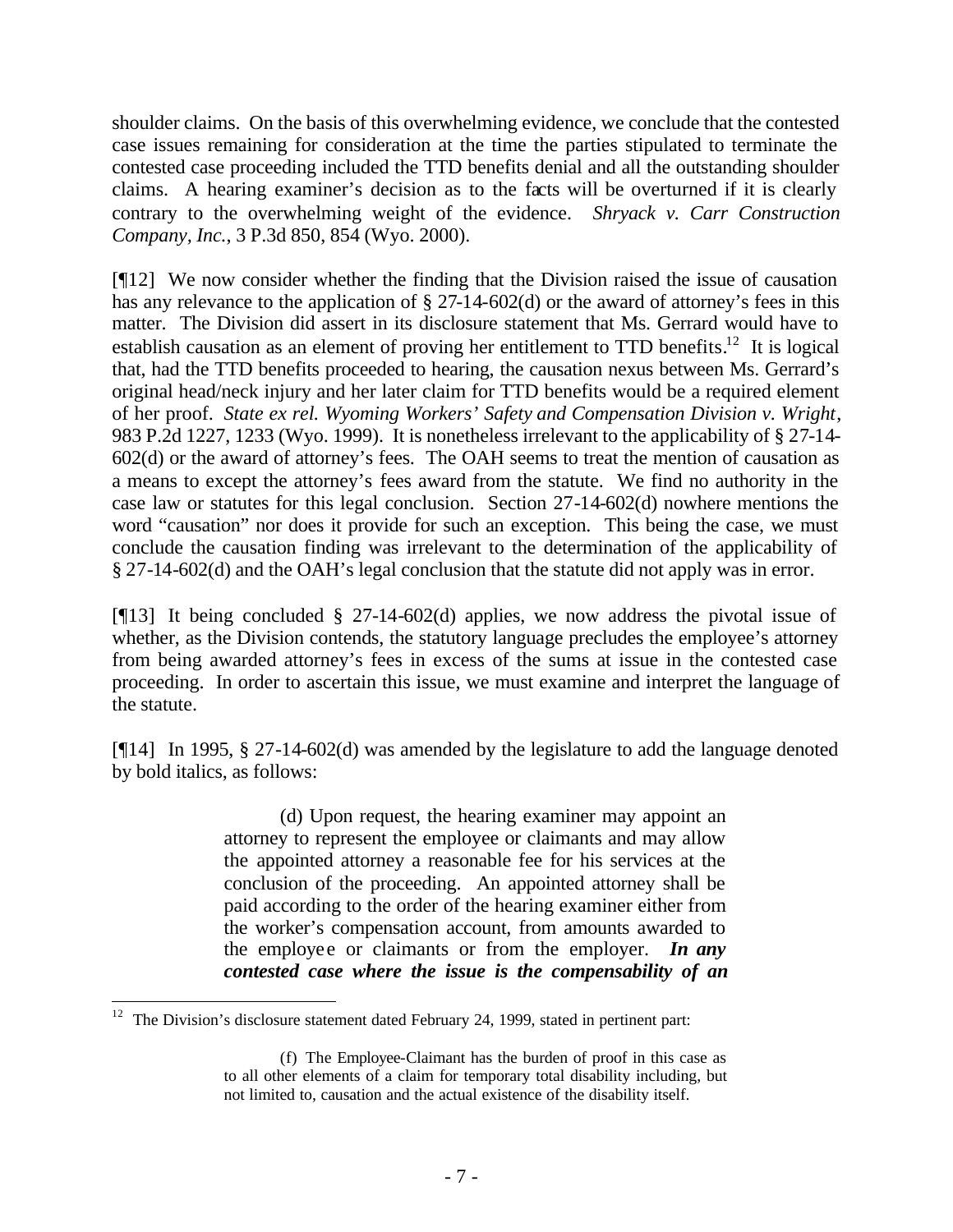*injury, a prevailing employer's attorney fees shall also be paid according to the order of the hearing examiner from the worker's compensation account, not to affect the employer's experience rating. An award of attorney's fees shall be for a reasonable number of hours and shall not exceed the benefits at issue in the contested case hearing. In all other cases* if the employer or division prevails, the attorney's fees allowed *an employee's attorney* shall not affect the employer's experience rating. *Attorney* fees allowed shall be at an hourly rate established by the director of the office of administrative hearings and any application for attorney's fees shall be supported by a verified itemization of all services provided. No fee shall be awarded in any case in which the hearing examiner determines the claim *or objection* to be frivolous and without legal or factual justification.

1995 Wyo. Sess. Laws ch. 193, § 1.

[¶15] The first sentence of the statute remained unchanged and provides that "the hearing examiner may appoint an attorney to represent the employee or claimants and may allow the appointed attorney a reasonable fee for his services at the conclusion of the proceeding." The hearing examiner's jurisdiction to appoint counsel for the employee and award reasonable attorney's fees at the conclusion of the proceeding was retained wholly intact. The change affected by the added amendment language was that, in the event of a contested case regarding compensability of an injury, a prevailing employer's attorney's fees could be awarded but were not to exceed the benefits at issue in the contested case hearing. The hearing examiner's jurisdiction to award a prevailing employer's attorney's fees–not to exceed the benefits at issue in the contested case hearing–was added. Contrary to the Division's contention, the language did not diminish or limit the hearing examiner's jurisdiction to appoint counsel for the employee and award that attorney reasonable fees. To conclude otherwise would render the first sentence of the statute meaningless, and this we will not do. *US WEST Communications, Inc. v. Wyoming Public Service Commission*, 989 P.2d 616, 619-20 (Wyo. 1999); *McClellan v. State*, 933 P.2d 461, 465 (Wyo. 1997).

[¶16] Our conclusion is further supported by the preamble language to this session law:

AN ACT to amend W.S. 27-14-602(d) and 27-14-615 relating to worker's compensation; allowing payment of attorney fees incurred by prevailing employers in contested cases and appeals; specifying that fees shall not be awarded in the case of certain frivolous claims or objections; and providing for an effective date.

1995 Wyo. Sess. Laws ch. 193. Likewise it is consistent with our holding in *Painter v. State ex rel. Wyoming Worker's Compensation Division*, 931 P.2d 953, 955 (Wyo. 1997),